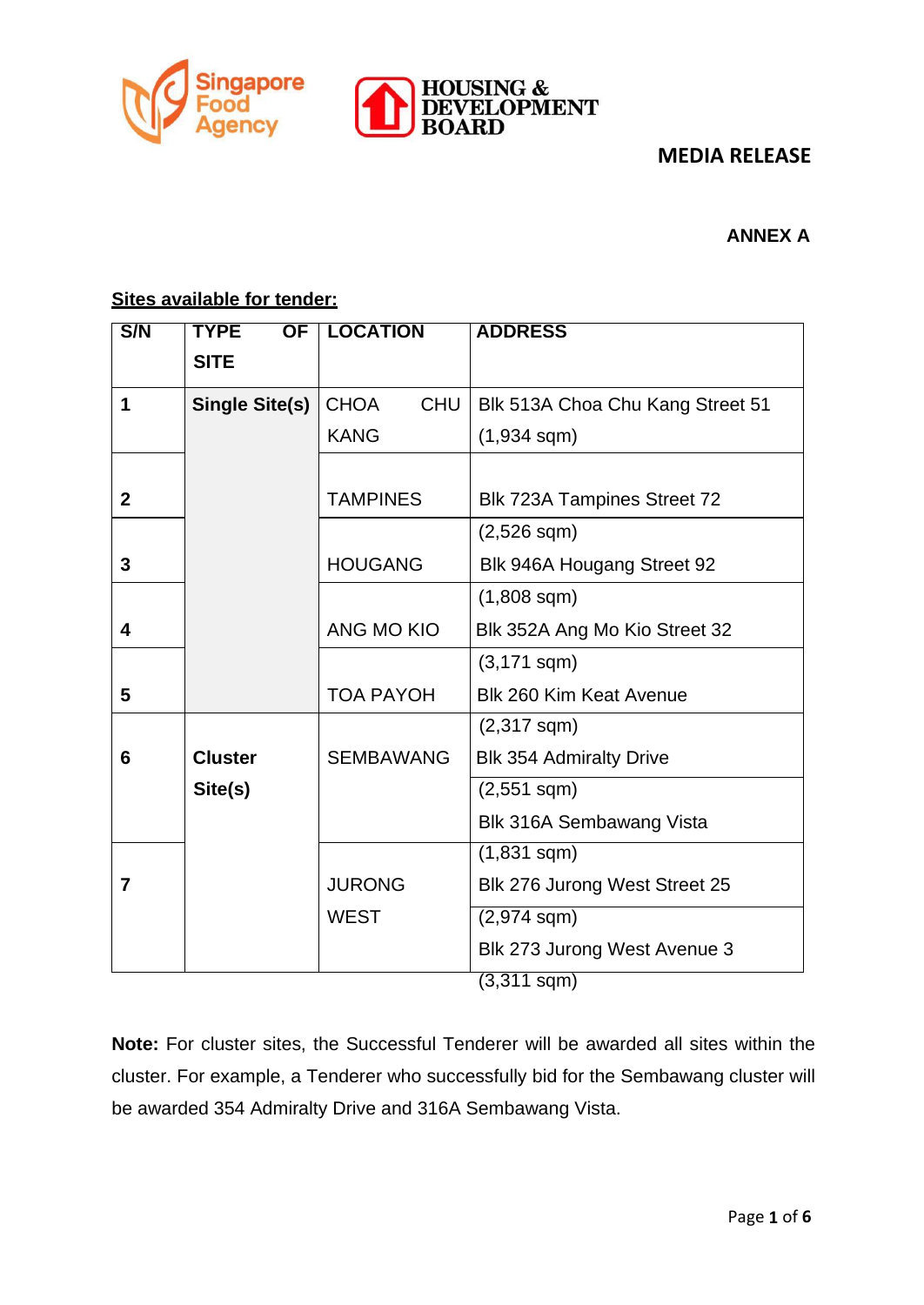



#### **Location plans – Single site(s)**

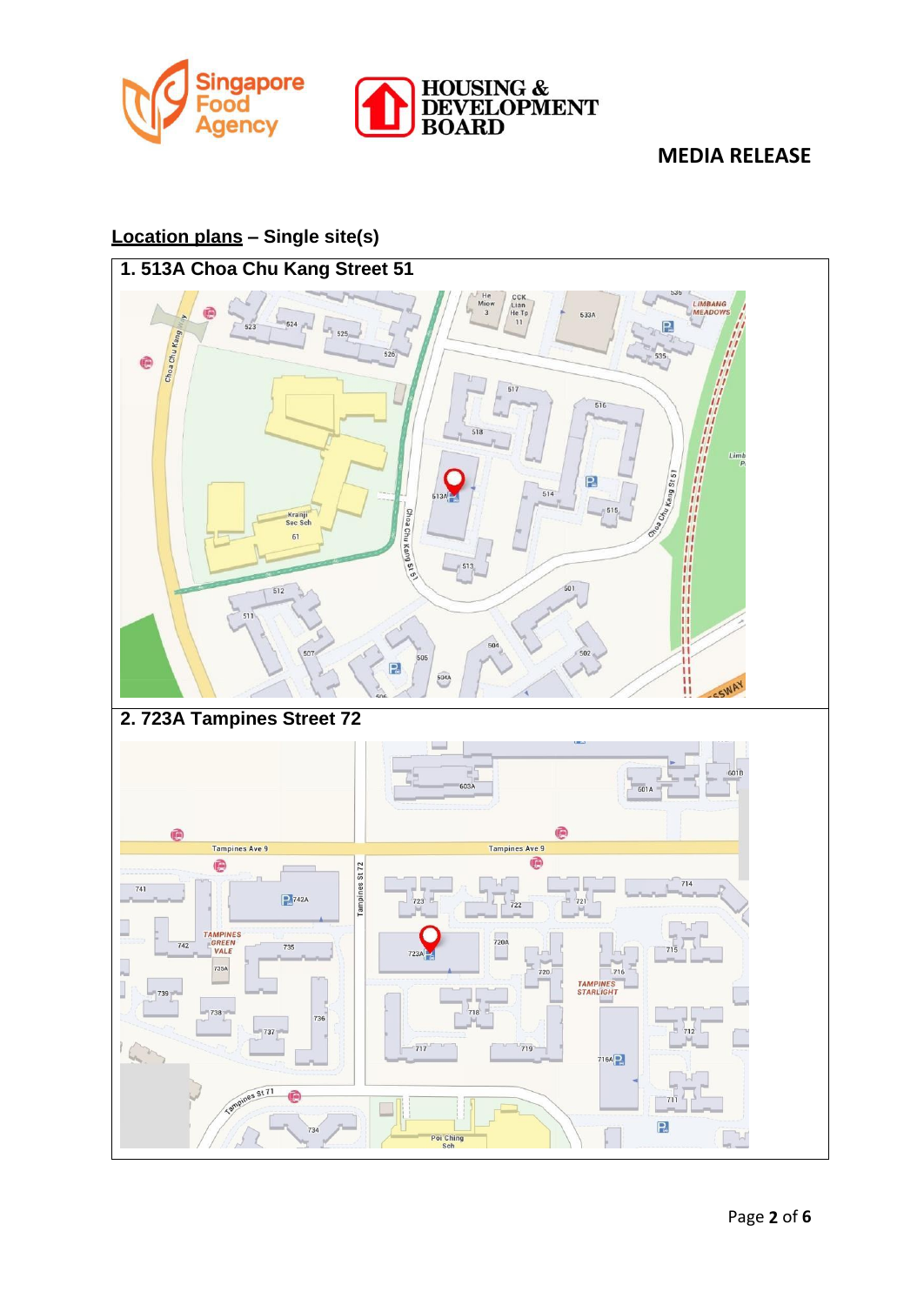



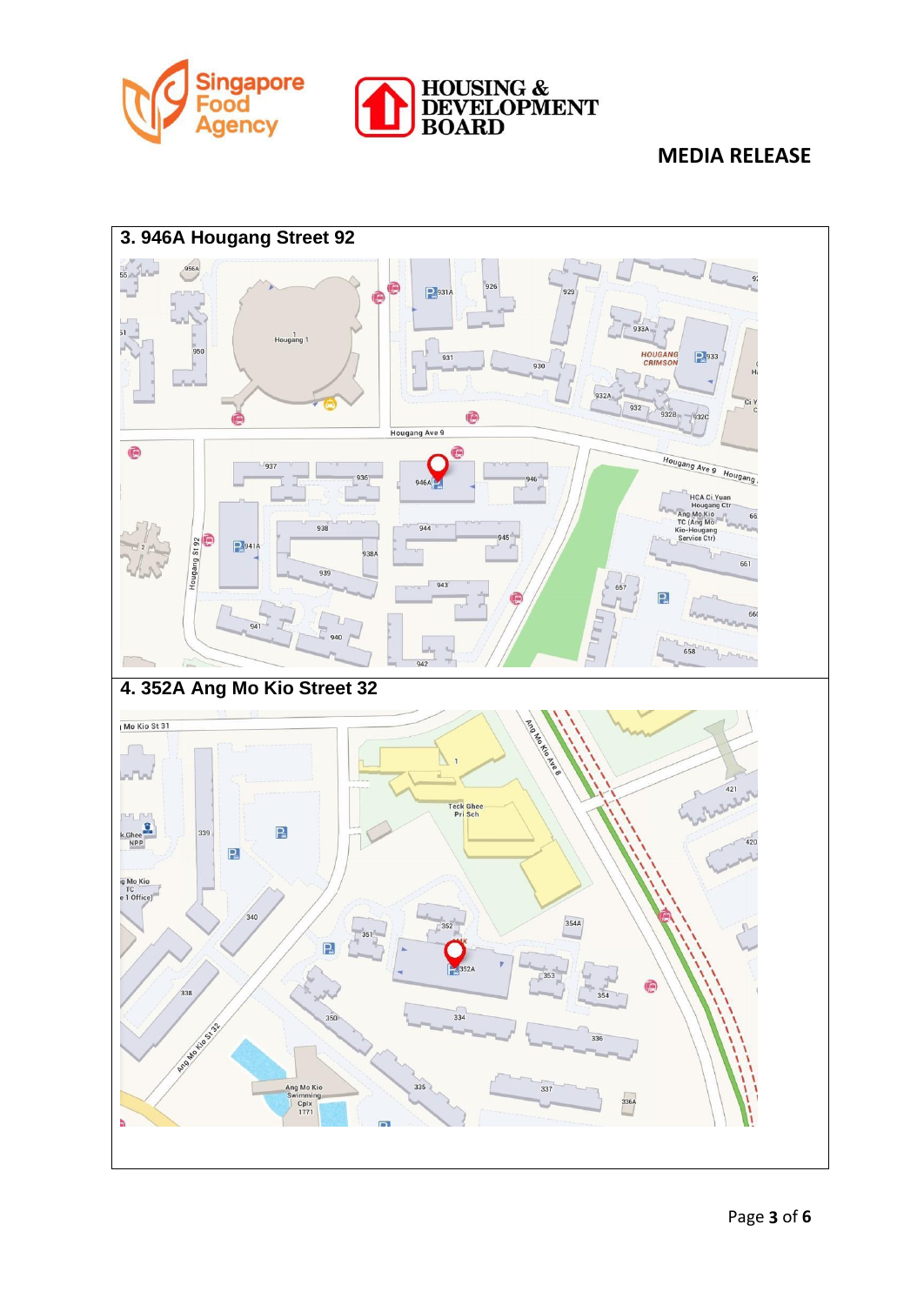



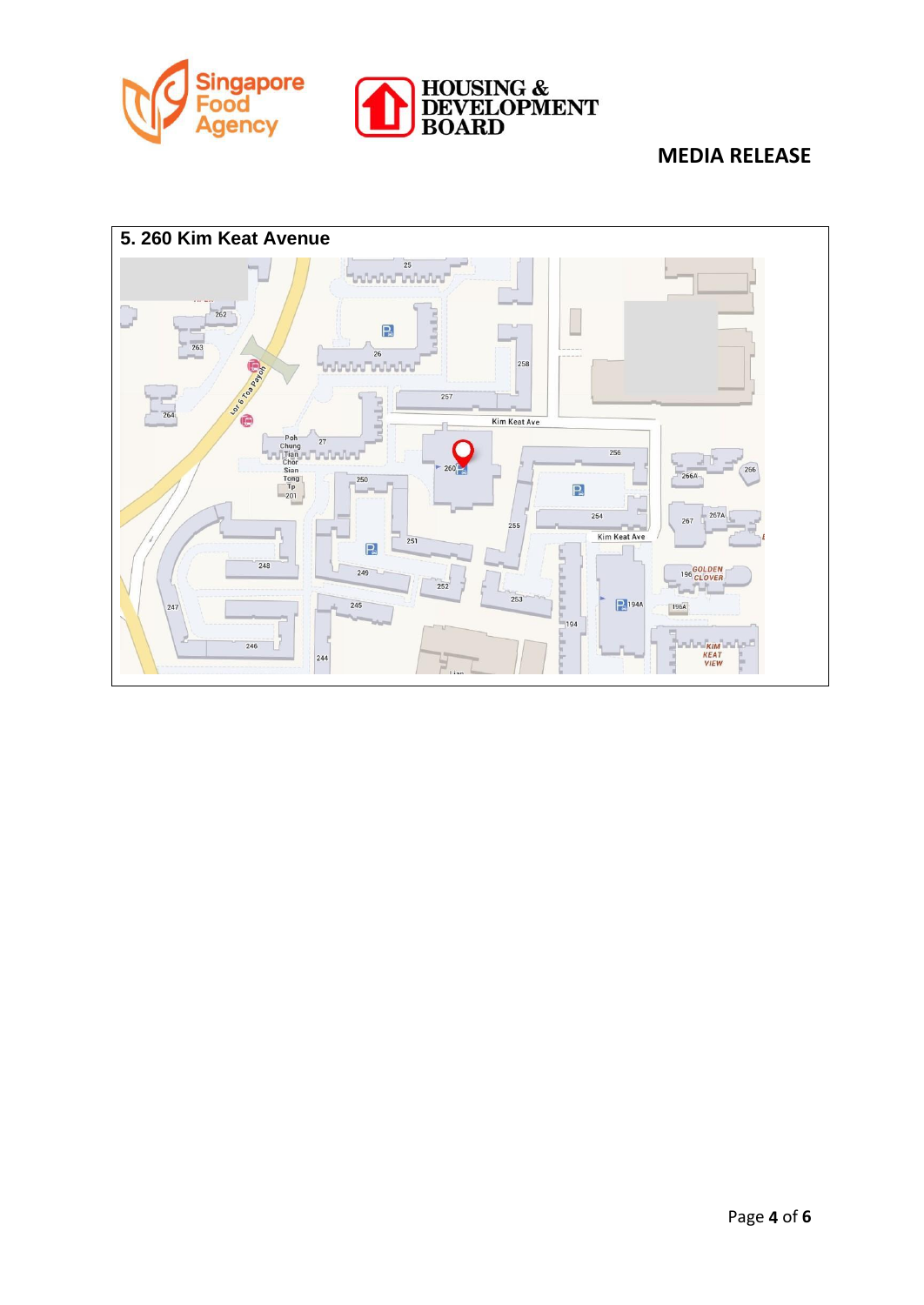



**Cluster site(s)**